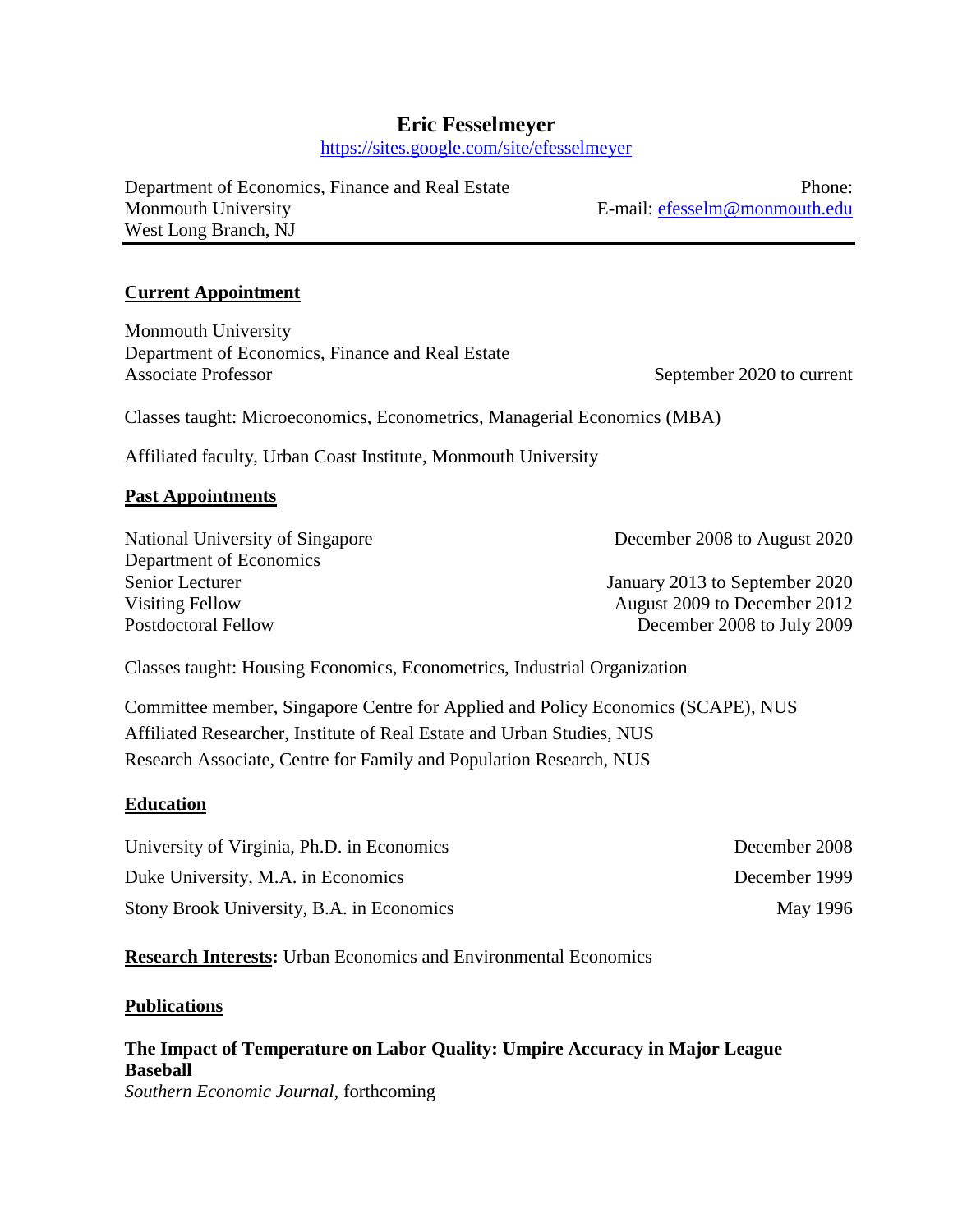**Declining Discount Rates in Singapore's Market for Privately Developed Apartments** (with Haoming Liu and Alberto Salvo) *Journal of Applied Econometrics*, forthcoming

**[How Do Users Value a Network Expansion? Evidence from the Public Transit System](http://papers.ssrn.com/sol3/papers.cfm?abstract_id=2824355)  [in Singapore](http://papers.ssrn.com/sol3/papers.cfm?abstract_id=2824355)** (with Haoming Liu) *Regional Science and Urban Economics*, 2018, 71, pp. 46-61

#### **The Effect of Localized Density on Housing Prices in Singapore** (with Kiat Ying Seah and Jonathan Ci Yi Kwok) *Regional Science and Urban Economics*, 2018, 68, pp. 304-315

**The Value of Green Certification in the Singapore Housing Market**  *Economics Letters*, 2018, 163, pp. 36-39

**Individual Payoffs and the Effect of Homeownership on Social Capital Investment** (with Kiat Ying Seah) *Journal of Housing Research*, 2018, 27, pp. 59-78

**[Neighborhood Segregation and Black Entrepreneurship](http://papers.ssrn.com/sol3/papers.cfm?abstract_id=2829311)** (with Kiat Ying Seah) *Economics Letters*, 2017, 154, pp. 88-91

**Estimating and Decomposing Changes in the White-Black Homeownership Gap from 2005 to 2011** (with Kiat Ying Seah and Kien T. Le) *Urban Studies*, 2017, 54(1), pp. 119-136

#### **Risk Sharing in an Asymmetric Environment**

(with Leonard J. Mirman and Marc Santugini) *International Review of Economics and Finance*, 2014, 34, pp. 1–8

**Dynamic Pricing in the Singapore Condominium Market** (with Haoming Liu) *Economics Letters*, 2014, [124\(1\),](http://www.sciencedirect.com/science/journal/01651765/124/1) pp. 147–150

**Changes in the White-Black House Value Distribution Gap from 1997 to 2005** (with Kien T. Le and Kiat Ying Seah) *Regional Science and Urban Economics*, 2013, 43, pp. 132-141

**Strategic Exploitation of a Common Resource under Environmental Risk** (with Marc Santugini) *Journal of Economic Dynamics and Control*, 2013, 37, pp. 125-136

**A Household-Level Decomposition of the White-Black Homeownership Gap** (with Kien T. Le and Kiat Ying Seah) *Regional Science and Urban Economics*, 2012, 42, 1-2, pp. 52-62

**Urban-biased Policies and the Increasing Rural-Urban Expenditure Gap in Vietnam in the 1990s** (with Kien T. Le) *Asian Economic Journal*, 2010, Vol. 24, No. 2, pp. 159-176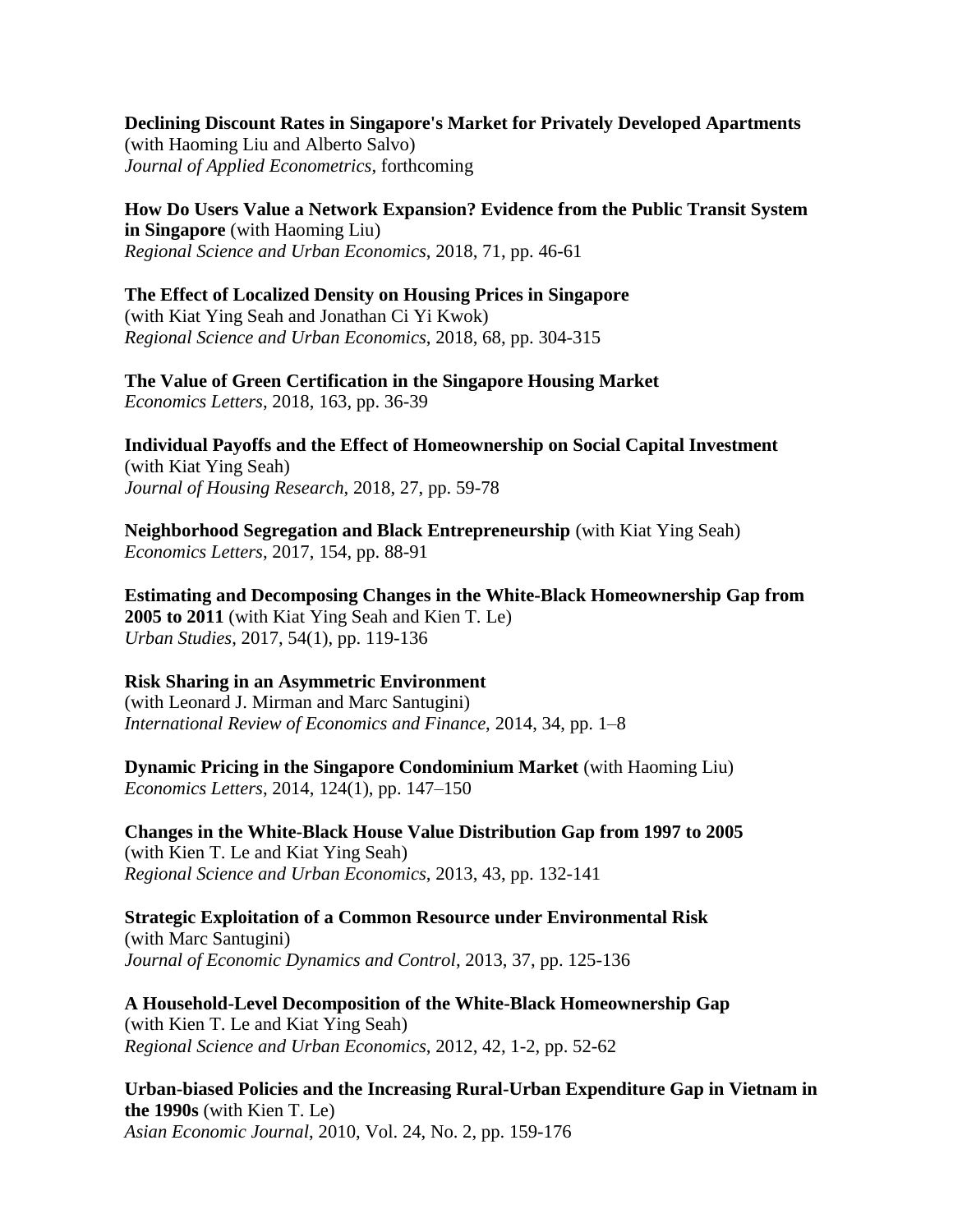#### **Other writings**

**How commuting times affect HDB flat prices,** *The Straits Times, Ask: NUS Economists*, April 9, 2019 (with Haoming Liu)

**Do high temperatures decrease productivity?,** *The Straits Times, Ask: NUS Economists*, June 20, 2018 (with Tan Si Hui Jocelyn)

**Green Mark Awards and property prices,** *The Straits Times, Ask: NUS Economists*, January 10, 2018

**The impact of crowdedness on housing prices,** *The Straits Times, Ask: NUS Economists*, May 17, 2017 (with Kiat Ying Seah and Kwok Ci Yi, Jonathan)

**Measuring the gains of expanding the MRT system,** *The Straits Times, Ask: NUS Economists*, September 14, 2016 (with Haoming Liu)

**How long would you hold on for a car?**, *The Straits Times, Ask: NUS Economists*, October 10, 2015 (with Serene Tan)

**Using Property Prices to Guide Climate Change Policies,** *The Straits Times, Ask: NUS Economists*, April 8, 2015 (with Haoming Liu and Alberto Salvo)

**The Effect of Traffic Congestion on the Rent Gradient,** *The Straits Times, Ask: NUS Economists*, April 3, 2014 (with Haoming Liu)

**Why similar firms choose to locate close to each other,** *The Straits Times, Ask: NUS Economists*, August 1, 2013 (with Kiat Ying Seah)

#### **Professional Experience**

| Economic consultant to the Housing & Development Board | July 2016 to June 2017     |
|--------------------------------------------------------|----------------------------|
| US Department of Justice, Antitrust Division           | June $2004 -$ Sept. $2004$ |
| Freddie Mac, Office of the Chief Economist             | June $2003 - Aug. 2003$    |
| <b>LECG</b> Economic Consulting                        | Apr. $2000 - Aug. 2002$    |

I have taught several SAS and Stata short courses to academics, civil servants, and professionals.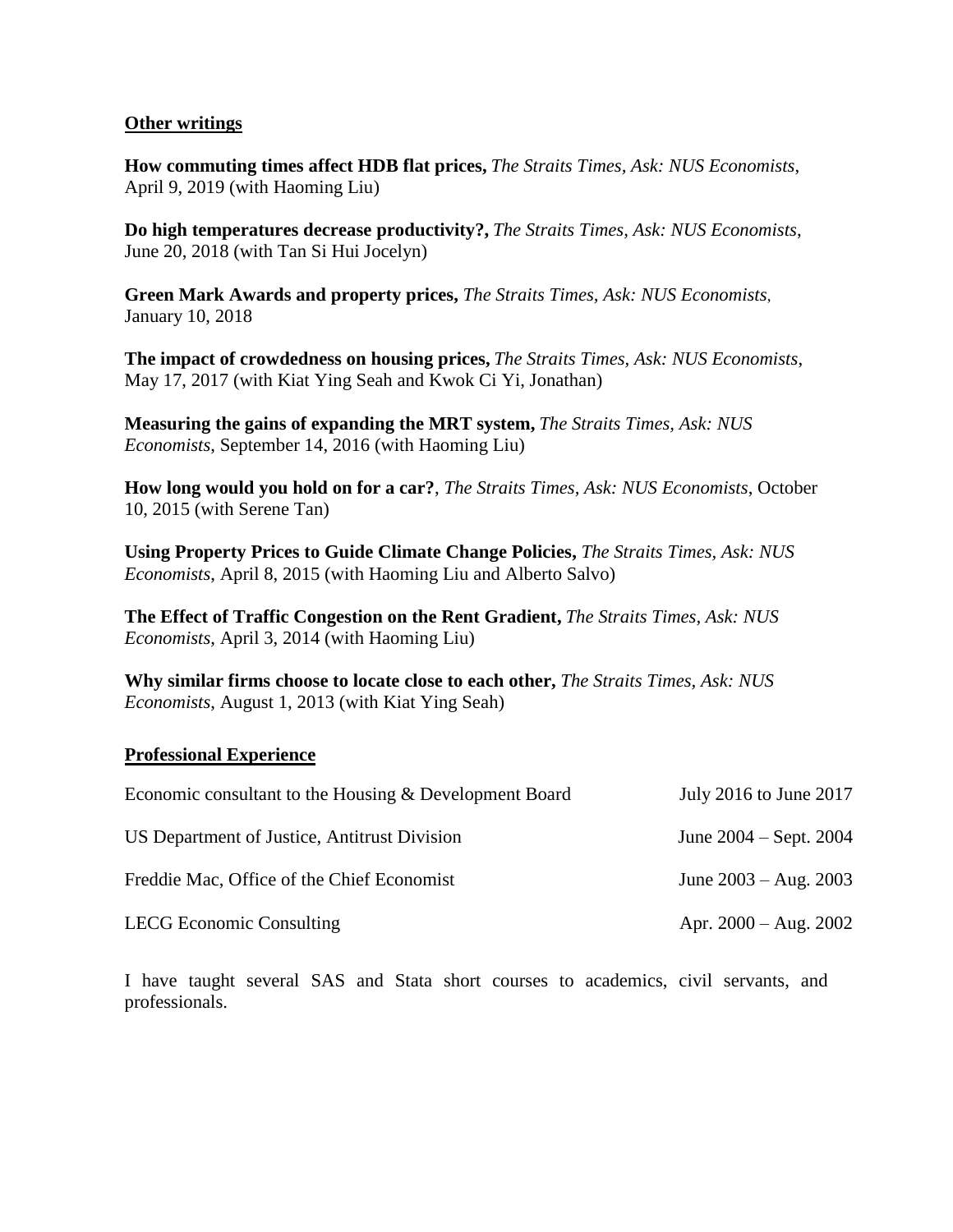### **Grants**

2021 Leon Hess Business School Summer Research Grant, \$5,300

2019 Singapore Ministry of Education, Academic Research Fund (AcRF) Tier 1, **"**How Do Weather Shocks Impact Singaporeans? Learning about the Nation's Adaptation to Climate Change," SGD 125,025

2018 National University of Singapore, Department of Economics, **"**How Do Weather Shocks Impact Singaporeans?," SGD 15,000

#### **Presentations**

- 2021 Institute for Global Understanding Symposium, Monmouth University
- 2020 Monmouth University, Santa Clara University, Shanghai University
- 2019 Asian and Australasian Society of Labour Economics (Singapore), University of International Business and Economics (Beijing), VinUniversity (Hanoi), Singapore Housing & Development Board, Italian Association of Environmental and Resource Economists (Udine), China Meeting of the Econometric Society (Guangzhou), Econometric Society Australasian Meeting (Perth)
- 2018 ASSA Annual Meeting (Philadelphia), American Real Estate and Urban Economics Association National Conference (Washington, DC), American Real Estate and Urban Economics Association International Conference (Guangzhou)
- 2017 Italian Association of Environmental and Resource Economists (Rome), NUS Urban Economics Research Workshop, China Meeting of the Econometric Society (Wuhan), Spatial Econometrics Association (Singapore), European Real Estate Society Annual Conference (Delft), American Real Estate and Urban Economics Association Annual Conference (Amsterdam), Asian Real Estate Society Annual Conference (Taichung), East Asia Association of Environmental and Resource Economics (Singapore)
- 2016 Singapore Ministry of Transport, China Meeting of the Econometric Society (Chengdu), Asian Development Bank Institute (Seoul)
- 2015 Singapore Economic Review Conference, American Real Estate and Urban Economics Association National Conference (Washington, D.C.)
- 2014 Shandong University, American Real Estate and Urban Economics Association National Conference (Washington, D.C.), 6th Asia Joint Workshop in Economics (Kyoto)
- 2013 Asian Meeting of the Econometric Society (Singapore), Asian Real Estate Society Annual Conference (Kyoto)